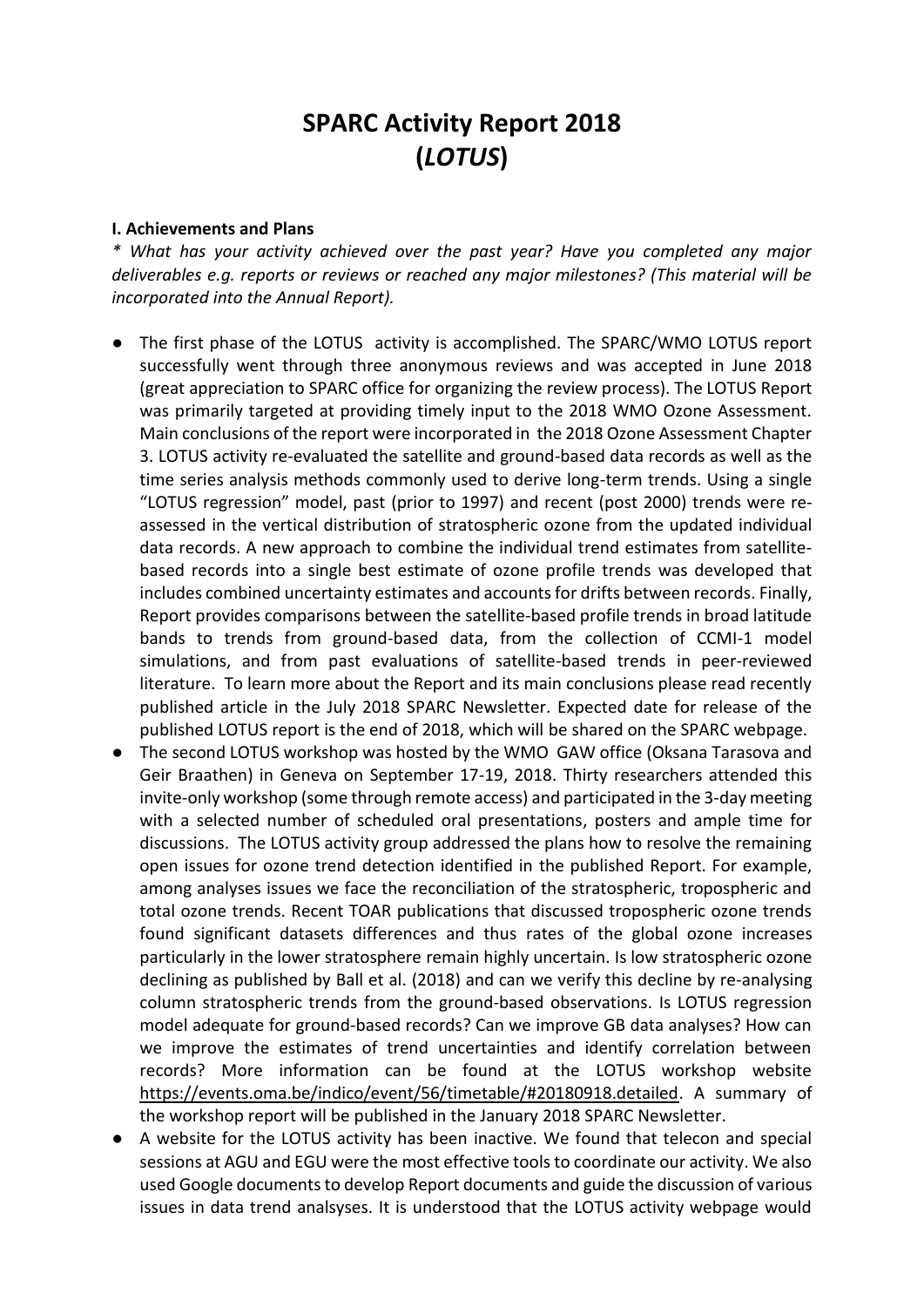provide a wider public access to the project information, updates, workshop reports and presentations, exchange useful documents, and help in coordination of planning efforts. Thus, we will attempt to reactivate the webpage at <http://igaco-o3.fmi.fi/LOTUS>

- Several oral presentations were made at symposia, workshops and conferences
	- o Dr. Petropavloskikh presented an invited talk on LOTUS at the SPARC Data Assimilation Working Group (SPARC-DA) and SPARC Reanalysis Intercomparison Project (S-RIP) joint workshop in October 2017 in Reading, UK
	- o Special session "Stratospheric Ozone Change, Its Impact on Climate and Understanding of Uncertainties in Data Records" was organized at the 2018 Fall AGU that featured 12 oral and poster presentations to highlight the SPARC/WMO LOTUS activity, New Orleans, 10-15 December, 2018.
	- o I. Petropavlovskikh presented "LOTUS activity" at UTLS workshop at Mainz, February, 2018
	- o Alexandra Laeng gave presentation "Ozone before and post-1997 trends from merged SAGE II / MIPAS / OMPS satellite ozone record" at DLR Climate Change Conference, 17-19 April 2018, Cologne, Germany
	- o Special session "Advances in estimating and attributing long-term ozone and temperature trends in the middle atmosphere (co-organized)" was organized at EGU that featured 18 oral and poster presentations focused on LOTUS activity, Vienna, April, 2018
	- o Alexandra Laeng gave presentation "Update on ozone trends from merged SAGE / MIPAS / OMPS dataset: are the lower stratospheric trends negative ?" at MIPAS Data User Meeting 15-17 May 2018, Granada, Spain
	- o Stacey Frith presented LOTUS activity overview at CEOS AC-VC meeting in College Park, Maryland, on 2-4 May 2018
	- o Dr. S. Godin-Beekmann presented results of the LOTUS SPARC activity at the Ozone SAG meeting in Jülich (Germany), May, 2018
	- o Dr I. Petropavlovskikh presented "Overview of the Long-term Ozone Trends and Uncertainties in the Stratosphere (LOTUS) SPARC Activity" at the NOAA 46th ESRL Global Monitoring Annual Conference 2018, Boulder, CO, USA, 21-23 May 2018.
- Several papers were published or are currently in review
	- o LOTUS co-leads were co-authors of the 2018 WMO/UNEP Ozone assessment Chapter 3.
	- o Steinbrecht, W., Froidevaux, L., Fuller, R., Wang, R., Anderson, J., Roth, C., Bourassa, A., Degenstein, D., Damadeo, R., Zawodny, J., Frith, S., McPeters, R., Bhartia, P., Wild, J., Long, C., Davis, S., Rosenlof, K., Sofieva, V., Walker, K., Rahpoe, N., Rozanov, A., Weber, M., Laeng, A., von Clarmann, T., Stiller, G., Kramarova, N., Godin-Beekmann, S., Leblanc, T., Querel, R., Swart, D., Boyd, I., Hocke, K., Kämpfer, N., Maillard Barras, E., Moreira, L., Nedoluha, G., Vigouroux, C., Blumenstock, T., Schneider, M., García, O., Jones, N., Mahieu, E., Smale, D., Kotkamp, M., Robinson, J., Petropavlovskikh, I., Harris, N., Hassler, B., Hubert, D., and Tummon, F.: An update on ozone profile trends for the period 2000 to 2016, Atmos. Chem. Phys., 17, 10675-10690, [doi:10.5194/acp-17-10675](https://doi.org/10.5194/acp-17-10675-2017) [-2017,](https://doi.org/10.5194/acp-17-10675-2017) 2017.
	- o Damadeo, R. P., Zawodny, J. M., Remsberg, E. E., and Walker, K. A.: The impact of nonuniform sampling on stratospheric ozone trends derived from occultation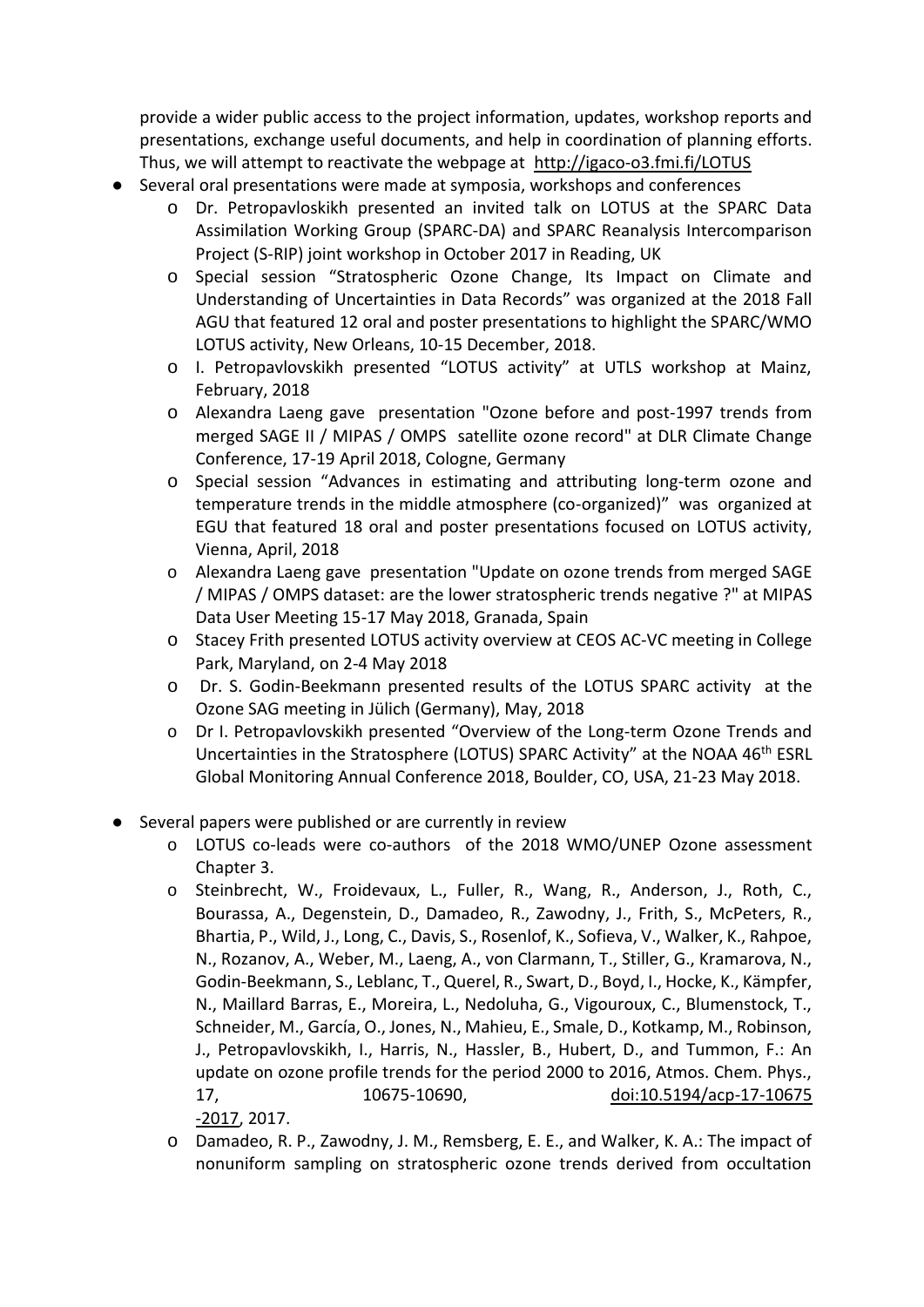instruments, Atmos. Chem. Phys., 18, 535-554, https://doi.org/10.5194/acp-18- 535-2018, 2018

- o Frith, S. M., Stolarski, R. S., Kramarova, N. A., and McPeters, R. D.: Estimating uncertainties in the SBUV Version 8.6 merged profile ozone data set, Atmos. Chem. Phys., 17, 14695-14707, https://doi.org/10.5194/acp-17-14695-2017, 2017.
- o Ball, W. T., Alsing, J., Mortlock, D. J., Rozanov, E. V., Tummon, F., and Haigh, J. D.: Reconciling differences in stratospheric ozone composites, Atmos. Chem. Phys., 17, 12269-12302, https://doi.org/10.5194/acp-17-12269-2017, 2017.
- o Ball, W. T., Alsing, J., Mortlock, D. J., Staehelin, J., Haigh, J. D., Peter, T., Tummon, F., Stübi, R., Stenke, A., Anderson, J., Bourassa, A., Davis, S. M., Degenstein, D., Frith, S., Froidevaux, L., Roth, C., Sofieva, V., Wang, R., Wild, J., Yu, P., Ziemke, J. R., and Rozanov, E. V.: Evidence for a continuous decline in lower stratospheric ozone offsetting ozone layer recovery, Atmos. Chem. Phys., 18, 1379-1394, https://doi.org/10.5194/acp-18-1379-2018, 2018.
- o Zerefos, C., Kapsomenakis, J., Eleftheratos, K., Tourpali, K., Petropavlovskikh, I., Hubert, D., Godin-Beekmann, S., Steinbrecht, W., Frith, S., Sofieva, V., and Hassler, B.: Representativeness of single lidar stations for zonally averaged ozone profiles, their trends and attribution to proxies, Atmos. Chem. Phys., 18, 6427-6440, http://doi.org/10.5194/acp-18-6427-2018, 2018.
- An FTP archive was set up by FMI to collect the ozone measurement datasets for ozone trend assessment and proxy parameters used in the regression analyses. Results of the trend analyses and various sensitivity tests have been archived. The data and results will be made available to the public after the report is submitted for review.

*\* What does your activity plan to do over the coming year? What deliverables (e.g. reports, review papers) do you plan to complete? (This material may also be incorporated into the Annual Report).*

- The Final Report will be published by SPARC by the end of October 2018. The Report will contain information about the ozone records, their stability, measurement uncertainties, multiple regression models, sensitivity tests, trends and their uncertainties. Key results by LOTUS will also appear as part of the WMO/UNEP Ozone Assessment to be published in 2018.
- Several research projects in LOTUS activity were not mature enough for inclusion in the final Report. At the Second LOTUS workshop in Geneva (September 17-19, 2018) a list of remaining open issues relevant to the ozone profile trend study was identified (i.e. UTLS, polar regions, seasonality of trends, trends at upper altitudes, discrepancies in groundbased and satellite trends, optimization of the LOTUS trend model for detecting trends in low stratosphere and attribution to dynamical processes). Participants discussed upcoming changes to some combined and ground-based datasets that will include correction of drifts and instrumental re-characterization issues in individual instrumental records. Extended and revised datasets will be submitted to the LOTUS ftp site for the second phase of the data analyses by 2019. Further collaborations on determining specialized/optimized datasets and analyses to address these issues will be included in the next year activities (through telecon discussions and attending scientific conferences). Participants of the workshop identified topics of several unresolved issues and formed collaborations. The list of the new research topics and names of contributors will be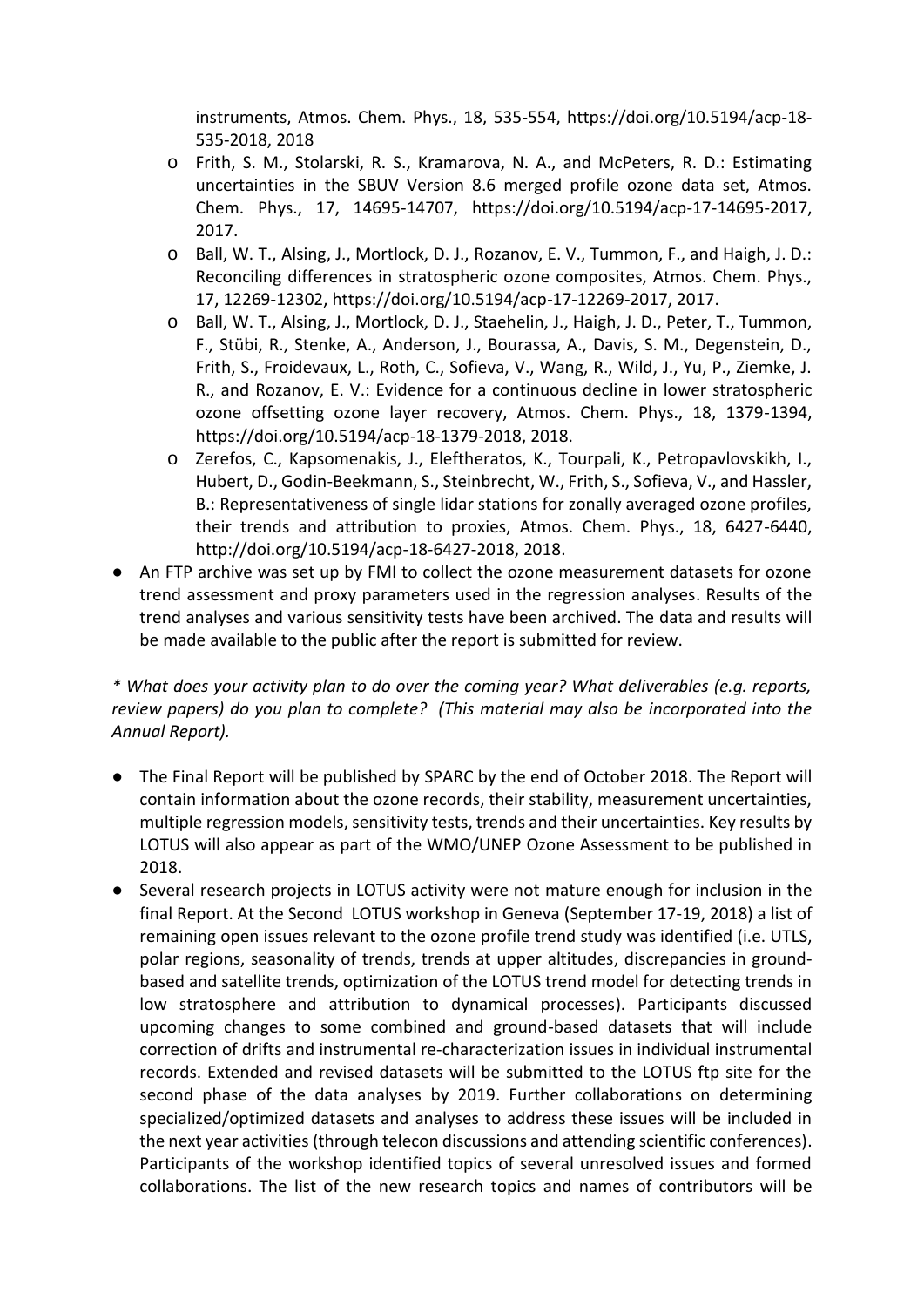published on the LOTUS webpage. Also, LOTUS will continue investigation of the impact of measurement uncertainties on the derived trends and the use of level 2 data to reconcile instrumental record biases and associated step changes remaining in combined records (BASIC approach in collaboration with the TUNER SPARC activity). Collaborative project will result in the papers.

- The IUGG GA will be held in Montreal, Canada in July 2019. Session "Celebrating the Montreal Protocol in Montreal: assessing Ozone Layer Recovery in an Evolving Climate." will focus on topics that largely overlap with LOTUS activity. There will be several abstracts submitted by LOTUS participants to the session.
- A special session "Long-term Ozone Trends and Estimation of their Associated Uncertainties" will be organized at the AGU Fall meeting in San Francisco, in December 2019. Also, the LOTUS-focused session "Advances in estimating and attributing long-term ozone and temperature trends in the middle atmosphere" was proposed for EGU to be held in April 2019.

### **II. Resources**

*\* What workshops have you planned for the coming year and what level of WCRP/SPARC funding do you require to support those workshops? For what do you intend to use any allocated funding? (This information will guide the allocation of SPARC travel support over the coming year).*

The next workshop is planned for 2019. Details are still discussed, but there is proposal to hold it adjacent to OCTAV-UTLS activity workshop (planned for Boulder, Colorado in summer of 2019) to promote collaboration in the areas of common interests. LOTUS activity initiated collaborations to align its ongoing assessment of the ozone trends in UTLS region with OCTAV-UTLS activity. WCRP/SPARC funding is requested to support travel for two early career scientists from North America and one from Europe. There is another opportunity to align the workshop with the IUGG GA meeting that will be held in Montreal, Canada on July 8-15, 2019.

*\* What funding proposals does your activity have in the works? What resource issues is your activity facing? Is there anything that the SSG can do to help? What funding opportunities could SPARC be pursuing? (The information you provide here will guide the discussion at the SPARC SSG meeting).*

We are working across different national programs to identify opportunities for funding. Most of current participants in LOTUS activity have financial support and plan to continue their investigations. However, we just lost funding for a postdoc who was working on LOTUS trend analyses. Thus, we are looking for the replacement. Funding is needed to bring young scientists(including postdocs) into the activities. The postdoc opportunities can be supported by SPARC in collaboration with educational institutions that have interest in sharing the funding across the broader collaborations, including the tutorship from established scientists. One opportunity is to seek support from Copernicus and other programs that are interested in developing uncertainty budget for the ozone records (C3S and ACTRIS programs).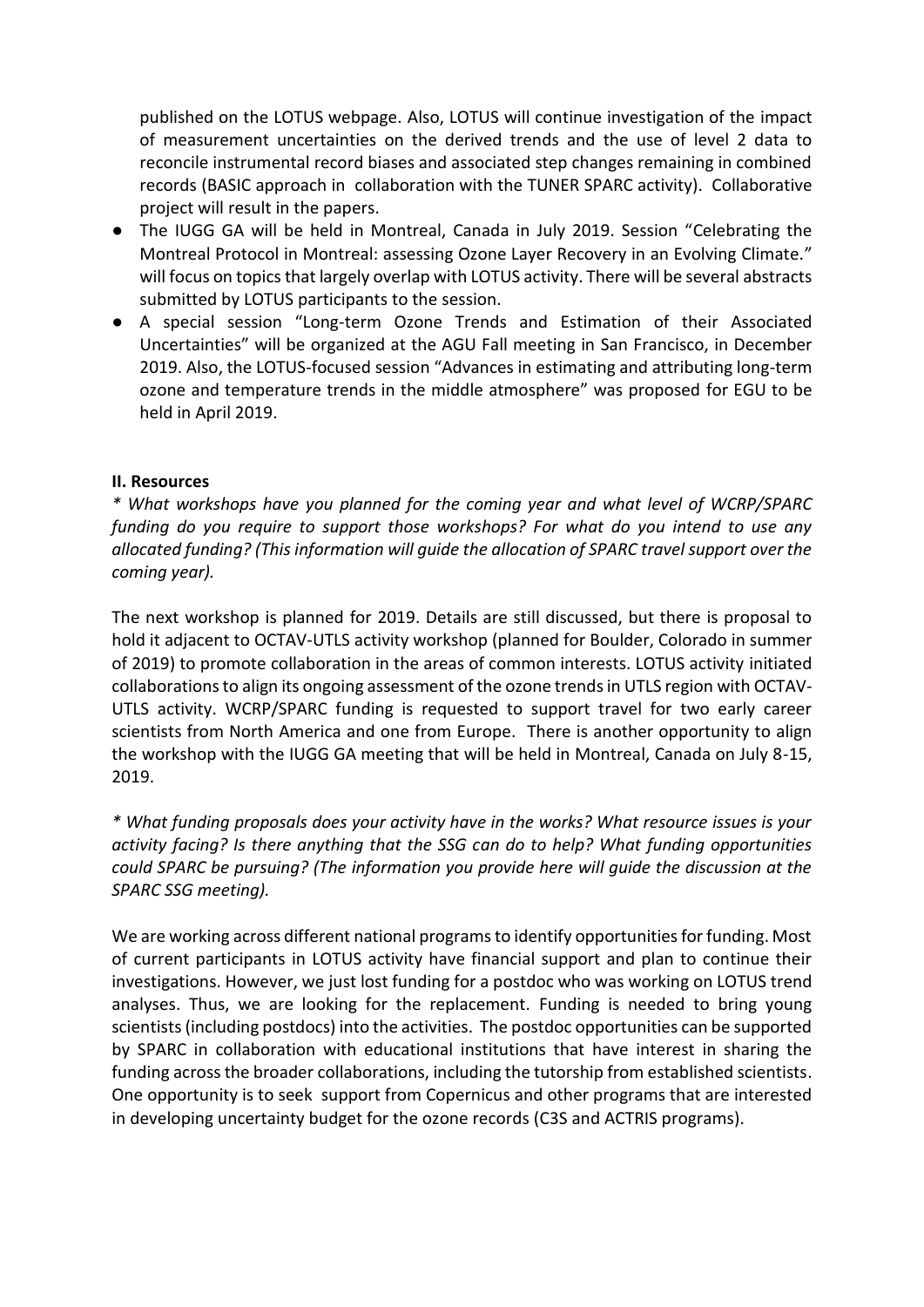#### **III. WCRP Communications<sup>1</sup>**

*\* What are the data issues/needs for your activity? (This information will be communicated to the WCRP Data Advisory Council).*

The issue of comparing the datasets that have different reference grids (pressure vs altitude) is of importance for trend analyses. The non-uniform sampling issues affect the representativeness of monthly and zonally averaged data and thus can alias into the trend and uncertainties. We must work closely with the reanalysis centres' representatives and with the SPARC Reanalysis Intercomparison Project (S-RIP).

The LOTUS generated datasets will be made available to the public. The archive is currently supported by Finnish Meteorological Institute that hosts the archive. It is not clear at this point for how long they will be able to host the datasets. There is a need to develop a policy for the support of datasets and products from the SPARC activities. It would be also great to generate DOI numbers for some of the datasets… and the developed regression code.

*\* What are the modelling issues/needs for your activity? (This information will be communicated to the WCRP Modelling Advisory Council).*

LOTUS data sets and trend results are to be compared to model results from the CCMI activities. A close cooperation with scientists involved in CCMI related ozone trend analyses is needed for the interpretation of trend results in the various regions of the stratosphere.

Estimating trends in the lower stratosphere and upper troposphere is complicated due to sampling issues in observation systems and large dynamical variability. Transport modelling - - e.g., chemical transport modelling and trajectory analysis -- will be needed later in the project to obtain geophysical representation of dynamical proxies and volcanic aerosol variability for sampling at the ground station and interpretation of zonally (or more representative coordinate) averaged data. It is especially important for analyses of ozone in UTLS region near the subtropical jet locations. New coordinate systems using parameters such as the dynamical tropopause, potential temperature and subtropical jet locations will also be useful for that objective. Assimilated ozone and modeled (e.g., from chemistry climate models) composition data will be used to test sampling issues and measurement system biases. We will collaborate with OCTAV-UTLS project that will provide a database and toolkit for more comprehensive evaluation of climate models in the UTLS.

# **IV. SPARC Programmatic Issues**

-

*\* To which other SPARC or WCRP activities does your activity connect? Should you be thinking about joint workshops? Can the SSG do anything to help foster better connections between your activity and other SPARC/WCRP activities? (This will also guide the discussion at the SPARC SSG meeting).*

LOTUS has established collaborations with several SPARC Activities that have shared goals and expertise:

<sup>&</sup>lt;sup>1</sup> Issues/needs in this context refers especially to those that may require WCRP engagement beyond SPARC.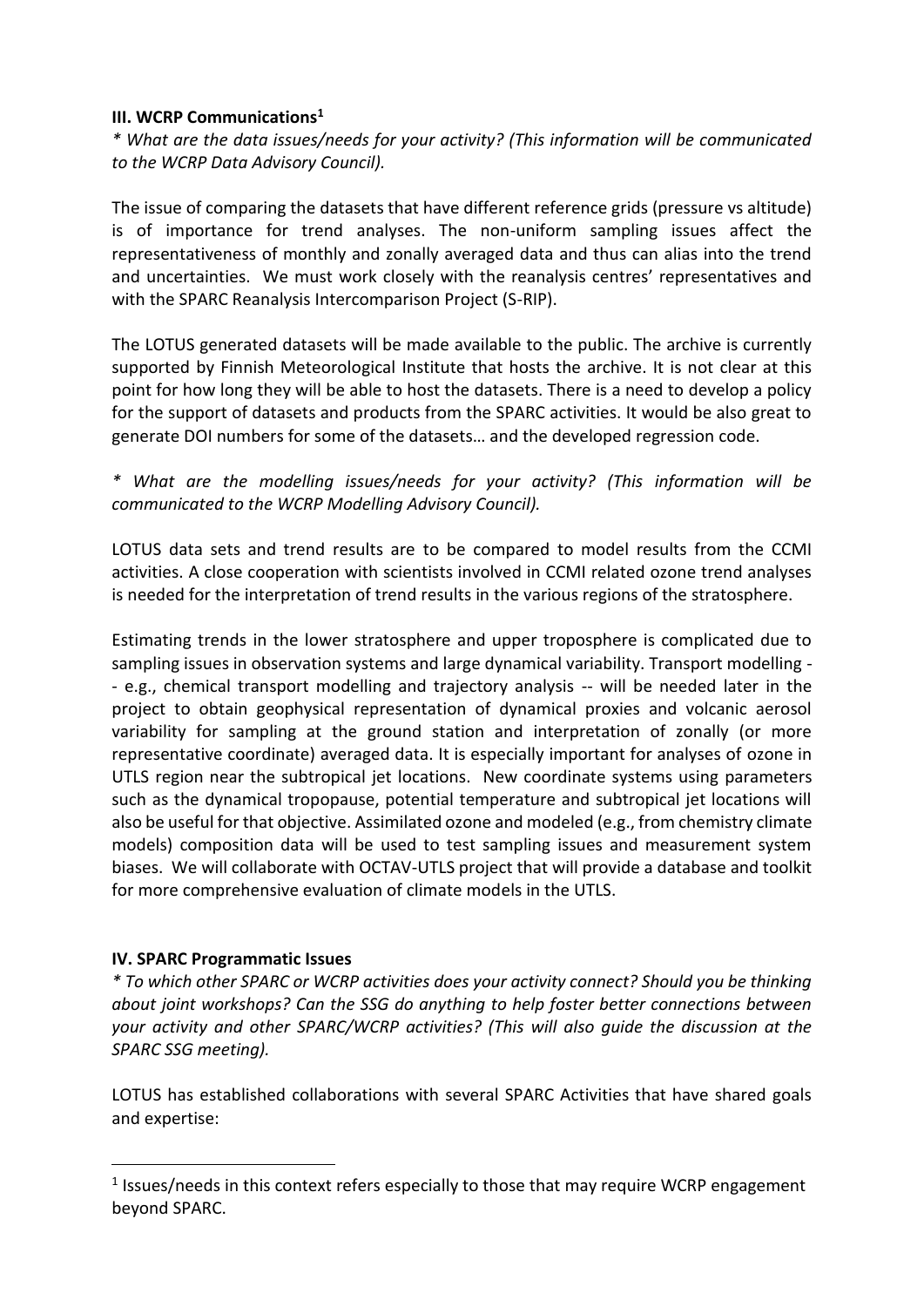- Information from the SPARC emerging activity TUNER (Towards Unified Error Reporting) will provide critical information on measurement characteristics and uncertainties needed for combining the multi-platform datasets for LOTUS studies. TUNER co-leads Thomas von Clarmann (KIT/IMK, Karlsruhe Germany), Doug Degenstein (Univ. Saskatchewan, Canada) and Nathaniel Livesey (NASA JPL, Pasadena, USA) are members of the LOTUS activity.
- The S-RIP activities are critical to the LOTUS effort for the understanding which models can provide the data for comparisons with observations to characterize past and future ozone trend for attributions to the ODS and climate. Dr. Sean Davis is a co-lead of the Climatology and Interannual Variability project and an active participant in LOTUS activity; other LOTUS team members are also involved in these activities.
- CCMI (the Chemistry Climate Model Initiative) will benefit from collaborations with LOTUS that can provide assessed ozone datasets and trend attribution products that can be applied to chemistry climate model. Several members of LOTUS members are participants in CCMI activities.
- The OCTAV-UTLS activity is an important partner for future trend analyses of ozone in the UTLS region. The new products provided from the activity will help to interpret ozone trends, reduce uncertainties due to dynamical variability in the region and create methods for understanding impacts of the climate changes to ozone levels in UTLS.

# *\* Has your activity contributed in any way to SPARC's capacity development effort? Is there any way the SSG capacity development group can help you to do more?*

We have not yet made a direct contribution towards supporting capacity development efforts. However, we expect to have more opportunities once the Report will be published and distributed to the SPARC community. By setting up the website and presenting at variety of meetings we have begun collaboration with SPARC community regarding trend analyses methods, uncertainties and stability of measurements, ability of models to capture past trends, and attributions to the ODS reduction. The statistical models and results of trend analyses will be made available to all interested parties. The LOTUS project is using ozonesonde datasets provided by facilities in developing countries, and is planning presentations in some of those regions when members of the team visit these facilities. The LOTUS participants will share gained knowledge with researchers at these facilities to enhance data analysis opportunities. Additional funding from SPARC would certainly help develop collaboration with institutions from developing countries in terms of trend analyses.

# *\* Is there anything else that the SSG can do to assist your activity in any way? (This will also guide the discussion at the SPARC SSG meeting).*

We would appreciate any guidance on how we can become more involved in capacity development activities. Financial support of workshops will also be welcome.

*\* Please also take this opportunity to revisit the material published for your activity on the SPARC web page. (Please communicate any required changes to the SPARC Project Office).*